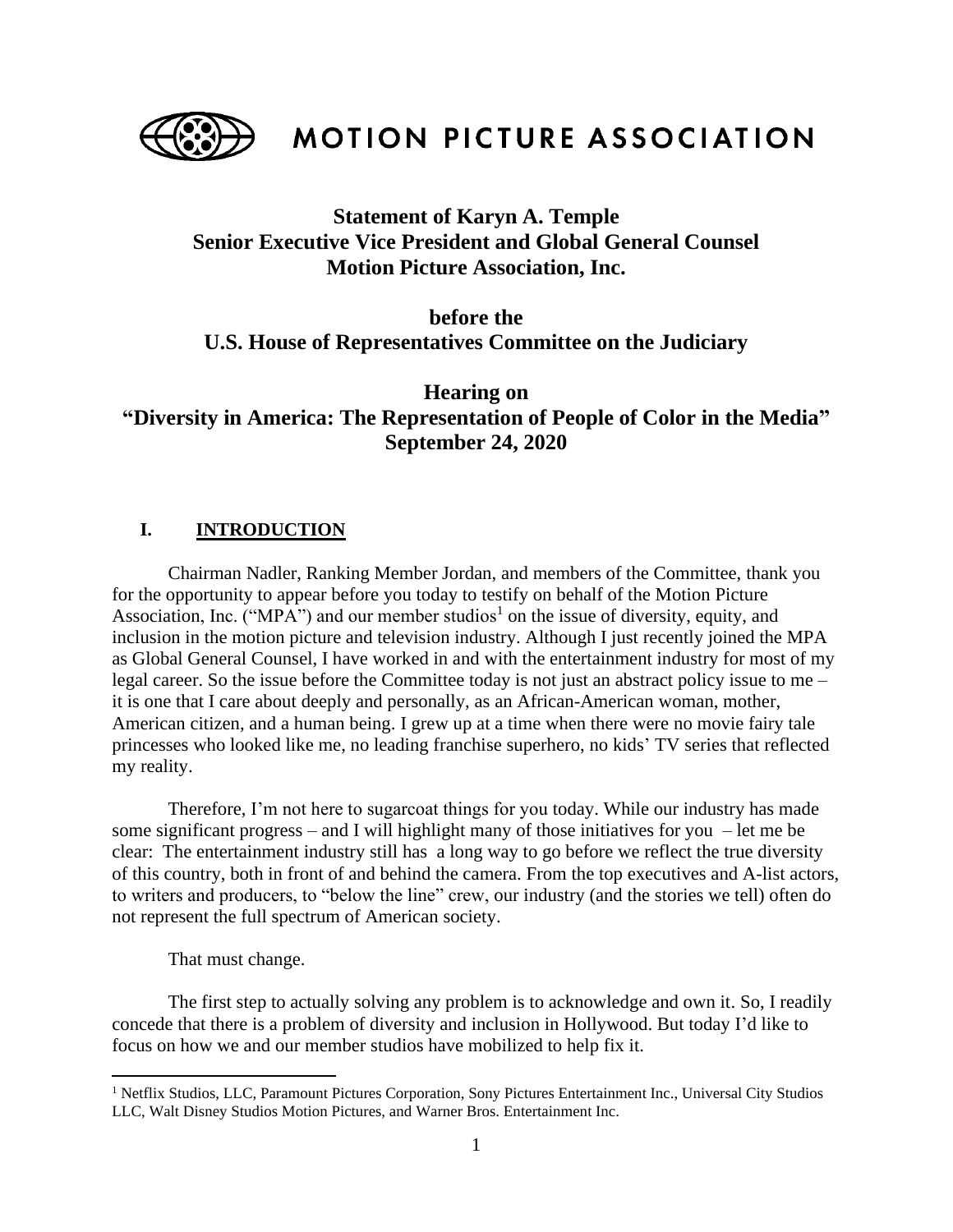But before I dive into the details, I do need to provide some important context for this discussion that the Committee should keep in mind. While we may have a higher profile than some other sectors of the economy, the entertainment industry is reflective of our society at large. As recent events have so forcefully and dramatically shown, this country has not always lived up to its promise of equality and justice for all, and the industry that we at the MPA represent is no different. But, unfortunately, that is also true for just about every other industry in this country, whether it's finance, technology, medicine, or law. Those industries, especially at the senior levels, all tend to be a lot less diverse than society at large. That of course doesn't absolve us – or anyone else – of our responsibility to do everything we can to provide equal opportunity for all citizens. Indeed, MPA's headquarters sits right on Black Lives Matter Plaza here in Washington – a powerful and inspiring reminder to us and our members of the central role social justice must play in our work. But seeking to address diversity and inclusion in the business community and society as a whole requires a comprehensive look and approach, not one just focused narrowly on one industry.

#### **II. TELLING STORIES ABOUT A DIVERSE AMERICA**

If there's one thing our industry excels at, it's telling stories. And although those stories have not always reflected the true diversity of America, I take pride in working on behalf of an industry that does have a history of often using its formidable storytelling skills to raise awareness of the need for social change – including telling stories of discrimination against racial, religious, and sexual minorities, and of their struggle to overcome it. *Imitation of Life*  (1959) depicted a young woman's decision to reject her Black mother and "pass" as white to achieve a better life in a society that would otherwise reject her. In 1967, *Guess Who's Coming to Dinner* (1967) addressed interracial marriage when it was still illegal in 17 states. *Philadelphia* (1993) addressed homophobia at the height of the HIV/AIDS epidemic. *Stand and Deliver* (1988) showed the world how high school math teacher Jaime Escalante helped his class of mostly Hispanic math students overcome societal challenges and bias in the education system. And more recently, films like Ava Duvernay's *13th* (2016), *The Hate U Give* (2018), and *Just Mercy* (2019) powerfully addressed the very issues of racial justice that are now in the headlines.

These are just a few of the countless movies and TV shows that played a very significant role in reminding America of its sometimes painful history, and introducing majority white, straight Americans to characters they likely wouldn't encounter in everyday life – all while entertaining and inspiring audiences along the way. I am gratified that today there are movie fairy tale princesses that look like girls in my community, television shows that feature dynamic, strong Black, Asian, and Hispanic girls, and movies with Black superheroes that touch the world.

That's not to say that we can't do more. We must, we are, and we will. But telling stories about diverse characters is nothing new to our industry, and I can say to you today that I know our members have gotten the message that they have a lot of work to do in this arena, and that they are actively working to do better.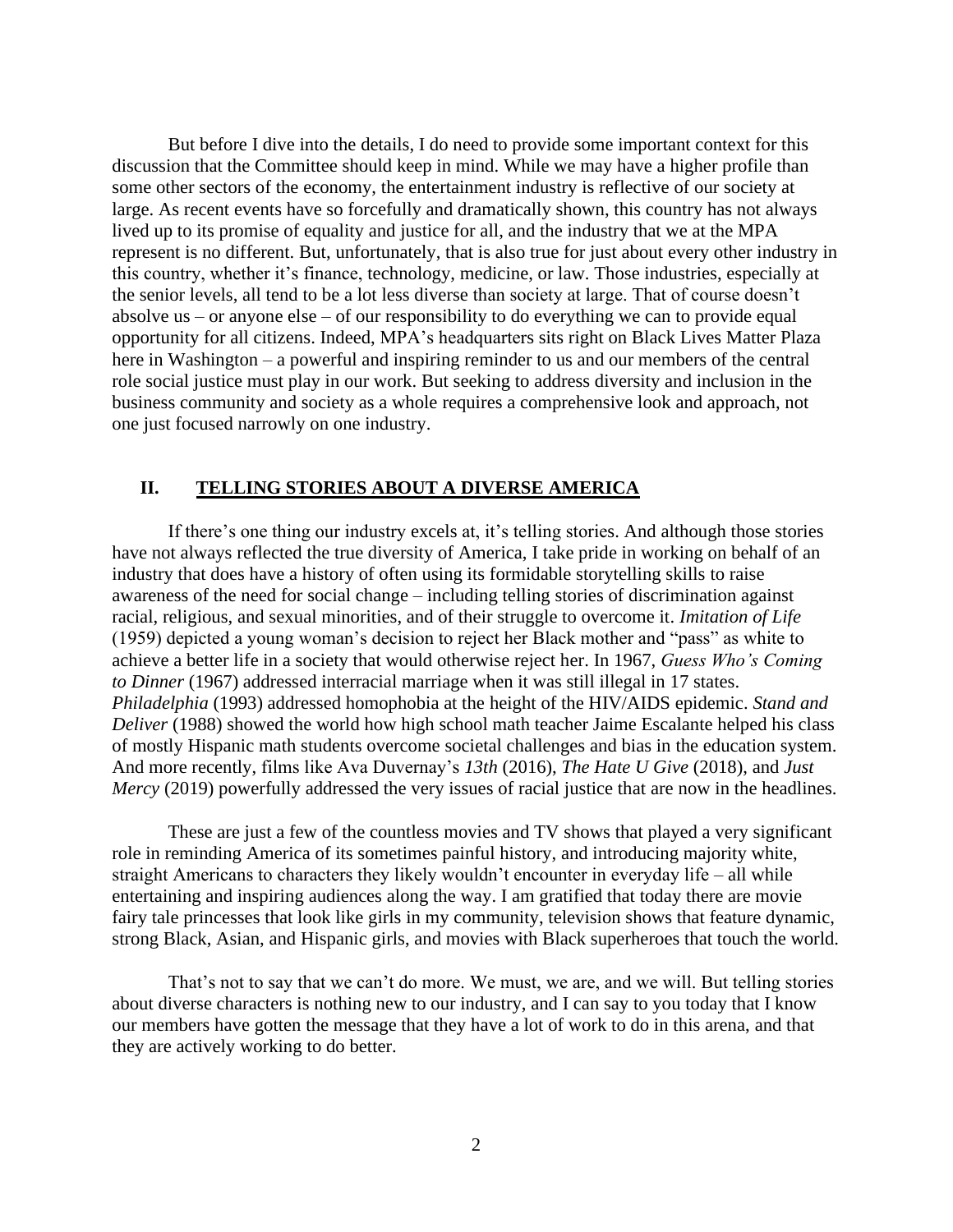One other thing I do want to mention about the content of our studios' movies and TV shows before moving on. It's fair for anyone – including members of Congress – to comment on or criticize these works, or those who make them. And that includes arguments that our industry doesn't make enough movies or TV shows that feature certain themes or categories of actors. But comment and criticism is one thing; regulation or legislation is another. Movies and TV shows are fully protected by the First Amendment, $<sup>2</sup>$  which bars the government from mandating the</sup> kinds of stories filmmakers must tell, or who should tell them. The MPA has a nearly centurylong commitment to protecting the freedom of creators to tell their stories in the manner they prefer.

Everyone here shares the goal of promoting storytelling that reflects the diverse tapestry of the American experience. And together, I'm confident we can continue to make significant progress to reflect the very best of American society. But that cooperative progress should not come at the expense of First Amendment protections that empower creators to dream big, make bold decisions, and tell stories that sometimes may make us reflective and even uncomfortable.

#### **III. MOTION PICTURE ASSOCIATION AND STUDIO EFFORTS TO BOOST DIVERSITY, EQUITY, AND INCLUSION**

#### **A. What the Motion Picture Association is Doing**

As great as many of the movie and TV shows that I mentioned are, and despite the powerful messages that they convey, we recognize that that is not enough. Like America itself, while we often have the right ideals and good intentions, we don't always live up to them. The statistics – and even photos – showing the lack of diversity in our studios' C-suites are stark and unforgiving. But, it is not the only part of our story, and I would like to take this opportunity to highlight what we are doing now to make things better.

The Motion Picture Association is committed to great storytelling that reflects the viewpoints and experiences of all creators and audiences – which is why we are working hard with our member studios to collectively address diversity, gender parity, authentic cultural representation, and pipeline recruitment opportunities from underrepresented communities in our industry. By establishing programs that promote a diverse talent pipeline, creating new partnerships, and sharing what we learn, we are leading by example.

One important role we have played is helping ensure the industry has demographic data to demonstrate the importance of diverse audiences to the economics of the industry. Part of our work on this important issue is the THEME Report – our annual analysis and survey of the theatrical and home entertainment market environment. One notable takeaway from recent reports is that Hispanic audiences are among the nation's biggest movie fans, accounting for an outsized share of box office revenue relative to their portion of the population. Over the last few years, we have expanded the THEME Report's demographic data to include home entertainment

<sup>2</sup> *Joseph Burstyn, Inc. v. Wilson*, 343 US 495 (1952) (movies protected by First Amendment); *Zacchini v. Scripps-Howard Broad. Co.* 433 U.S. 562, 578 (1977) ("There is no doubt that entertainment, as well as news, enjoys First Amendment protection.").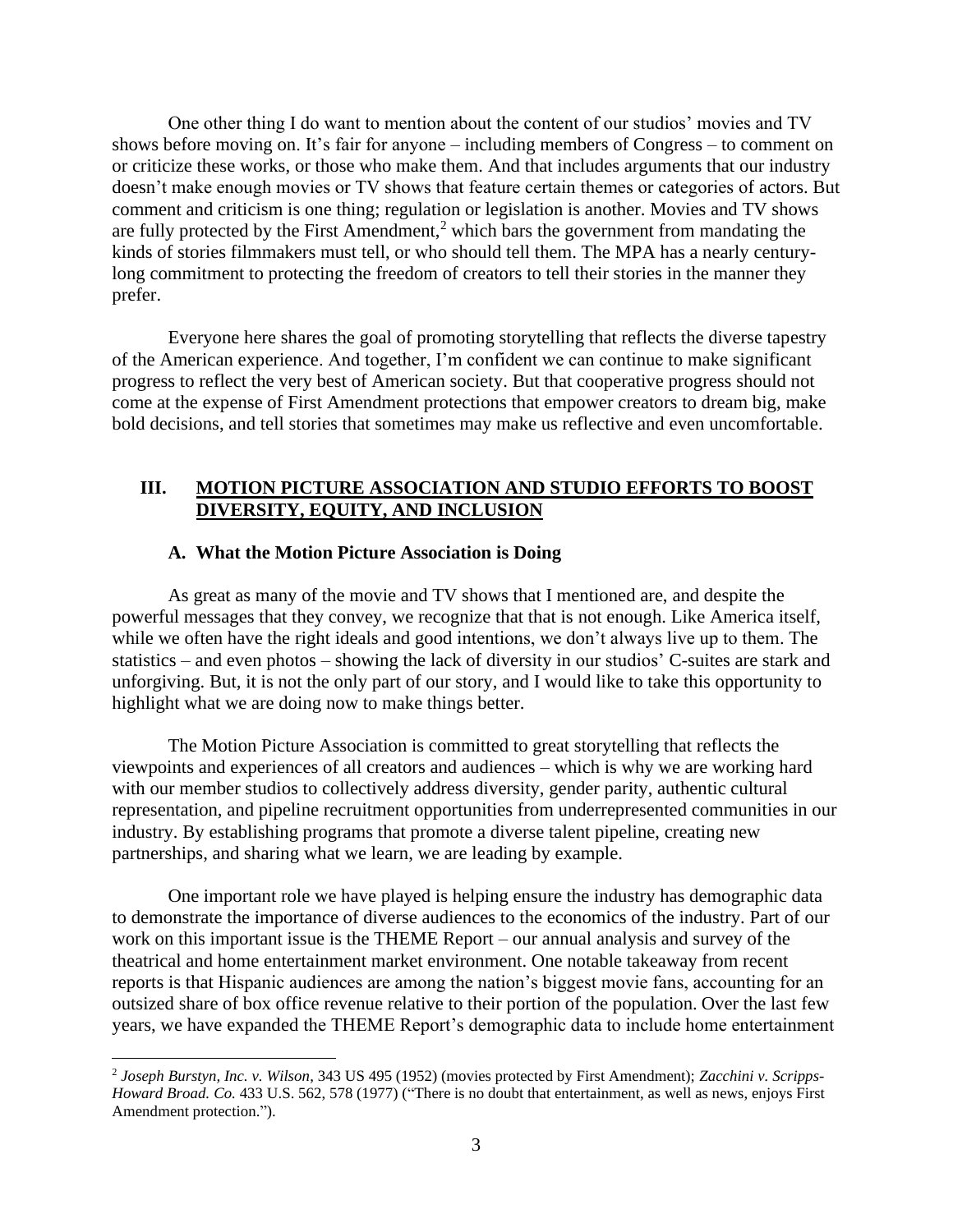and online viewing so that our members can better quantify the important role that diverse audiences play in the health and future of the creative economy.

This data helps cement the business case for stronger diversity efforts – and recent years have seen significant commercial success from movies such as *Black Panther*, *Coco*, *Crazy Rich Asians,* and the *Fast and Furious* franchise, not to mention this year's Best Picture winner *Parasite*, further validating the data.

Also at the MPA, eight years ago we established our own Diversity, Equity and Inclusion program (three years before #oscarssowhite and five years before #metoo and Time's Up!), because our members proactively supported the MPA playing a constructive role: 1) forging relationships with multicultural organizations that work to diversify the creative pipeline; 2) ensuring important constituencies – studios, policymakers, and multicultural creator organizations – can communicate and collaborate on our shared goals; and 3) helping our companies keep stakeholders informed about these efforts.

We're proud of our track record since. Through our program, MPA, under the leadership of our CEO Charlie Rivkin and John Gibson, Vice President, External and Multicultural Affairs, supports increasingly robust efforts by the industry to enhance the diversity of the creative pipeline, including via outreach to film schools and groups representing African-American, Latinx, Asian-American and Pacific Islander, Native American, women, and LGBTQ+ creators.

We're grateful for the opportunity to partner with many such organizations, including the Entertainment Industry College Outreach Program, which, thanks to the overwhelming success of its marquee program, "HBCUs in LA" has quickly become one of the premiere industry pipeline programs geared towards students from Historically Black Colleges and Universities. In 2017, we also joined our partner, the Georgia Latino Film Alliance, in launching its Creative Studio Academy, which provides professional and technical training in the Greater Atlanta area to Latinx high school students ages 16-18 in the areas of acting, writing and production.

Another highlight is our partnership with the Ghetto Film School, a non-profit whose groundbreaking Roster Program trains 4,000 aspiring young creators annually for careers in creative industries, 55% of whom are Latinx, 35% African-American, and 10% other underrepresented groups. And most recently, MPA was proud to announce a partnership with the Native American Media Alliance focused on promoting Native American writers in the entertainment industry.

A key component of our DE&I program is these collaborations with many of the leading multicultural creative organizations and film festivals, including the American Black Film Festival, Georgia Latino Film Festival, New York Latino Film Festival, Newark International Film Festival, Women in Film and ReFrame, Florida Film House, the National Association of Latino Independent Producers, Native American Media Alliance, and Center for Asian American Media – all of which create new opportunities for creators from underrepresented communities to share their stories and find their audiences.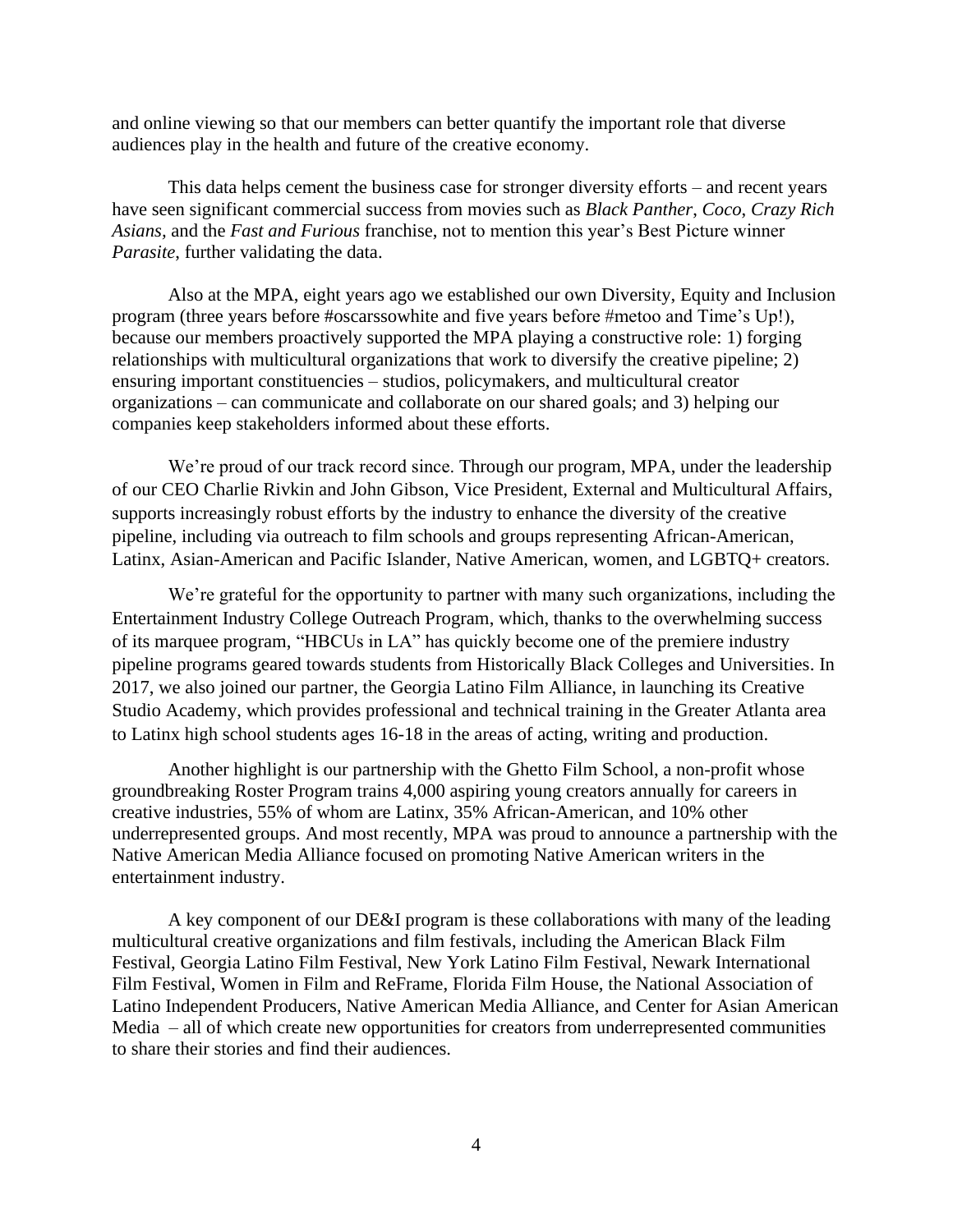Turning to our role serving as a bridge between the industry and Congress to educate Members about our collective efforts: Beginning in January 2019, we proactively reached out to the Tri-Caucus to educate members about MPA's and our member studios' efforts – and to foster opportunities for Congress to hear directly from multicultural creator organizations working on the front lines of fostering change and our members. Indeed, we've initiated many such important dialogues – both in Los Angeles and Washington – and continue to do so despite COVID-19.

I encourage you all to visit the page on MPA's website<sup>3</sup> highlighting our diversity, equity & inclusion efforts, where you can find a rich and growing catalogue of content, including our "Film School Friday" series, which highlights diverse creators and their experiences, challenges and successes in the industry. And our most recent event, held last week in partnership with the New York Latino Film Festival, included leaders from all six MPA member companies discussing their company's commitments and programs to continually improve.

## **B. What the MPA's Member Studios are Doing**

But of course what matters even more is what our member studios are doing in this area. We're proud that each studio in the MPA has its own robust corporate policies, senior-level diversity and inclusion-focused personnel, and other programs. Below are examples of some of the initiatives our members are undertaking:

- ViacomCBS has a robust set of diversity and inclusion initiatives across all its platforms, including Paramount Studios, CBS Studios and News, BET Studios, and Nickelodeon. These include the following programs meant to more accurately reflect diversity both onscreen and behind-the-camera:
	- CBS Studios announced that in its development and writer's room by the 2021- 2022 season, 25% of the script development budget will be allocated to diverse creators and 40% of the writers will be diverse;
	- The Viewfinder Emerging Directors Program, the ViacomCBS Directing initiative, the Nick Writing Program, and the Nickelodeon Artist Program all seek to provide directors, writers, and artists with underrepresented voices an opportunity to enhance their skill set and grow their network;
	- Paramount Television's upcoming slate includes a remarkably diverse and representative group of shows and talent, including *Briarpatch*, starring Rosario Dawson and directed by Ana Lily Amirpour; *First Wives Club* with executive producers Tracy Oliver and Tony Hernandez and starring Ryan Michelle Bathe, Jill Scott, and Michelle Buteau; and *One Day at a Time* featuring a multigenerational Cuban-American family on CBS prime-time;
	- In the coming year, Paramount has several productions featuring diverse filmmakers and talent, including: *Infinite*, directed by Antoine Fuqua; *Without Remorse*, starring Michael B. Jordan; and *Snake Eyes*, starring Henry Golding, Andrew Koji, Iko Uwais, and Haruka Abe; upcoming animated features will draw from traditions spanning Chinese-American experiences, Native American

<sup>3</sup> <https://www.motionpictures.org/what-we-do/advancing-diversity-equity-inclusion/>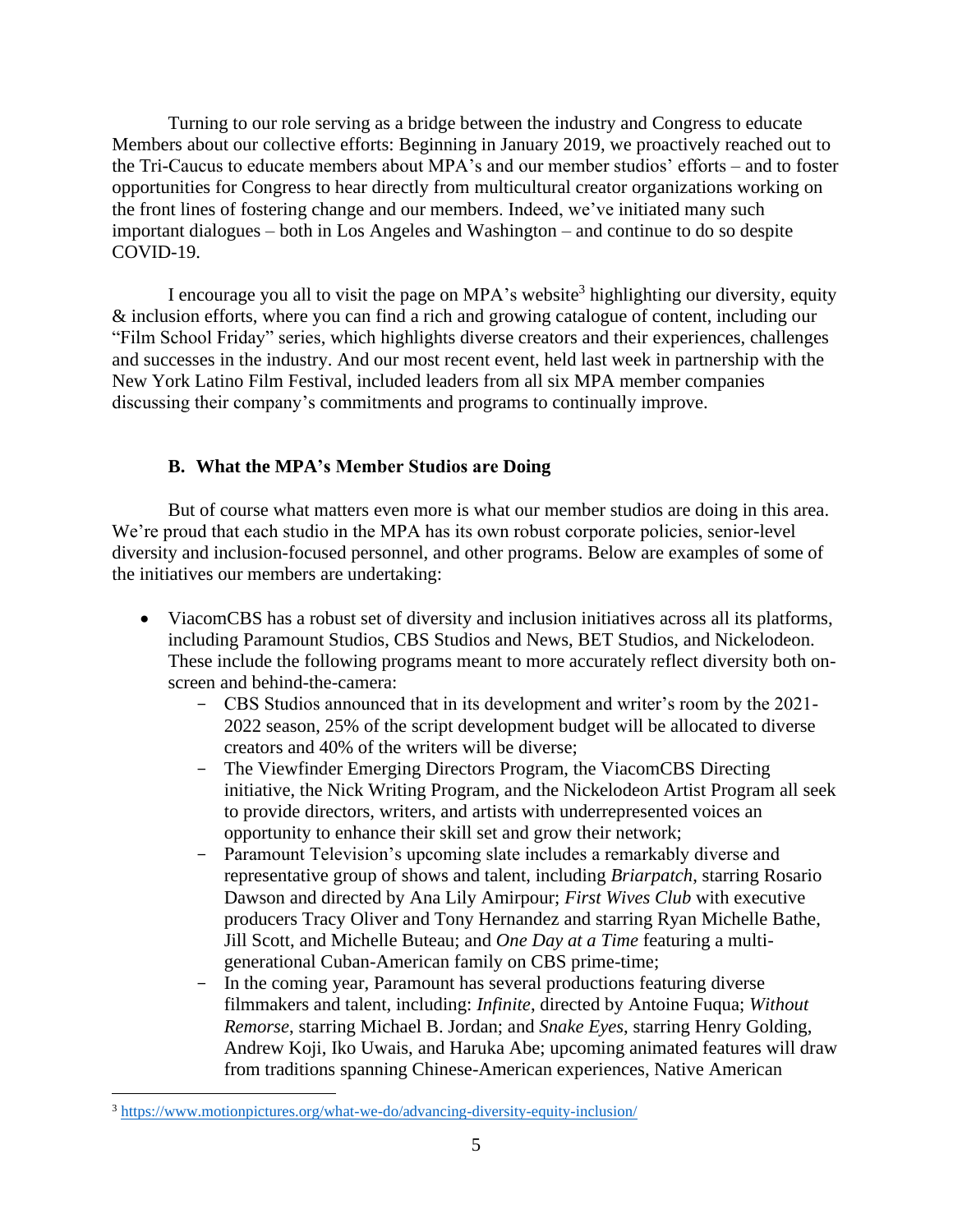culture, and Australian aboriginal folklore – Nickelodeon, for example, will premiere *Santiago of the Seas* in October 2020, featuring Latinx talent and creators.

• Netflix works with a wide range of creators—including in the U.S. with Ava DuVernay, Ryan O'Connell, Shonda Rhimes, Mindy Kaling, Alan Yang, America Ferrera, Ali Wong, Tyler Perry, and Janet Mock—to help increase the diversity of its storytelling, and representation on-screen and behind the camera.

More people should see their lives represented on screen, so Netflix is creating opportunities for creators from underrepresented communities to enter the entertainment industry. Just this month, Netflix announced it will partner with the Los Angeles Latino International Film Festival (LALIFF) to sponsor their inaugural inclusion fellowship series - which is focused on short films by five Afro-Latino directors. Netflix is also partnering with NALIP and the Latino Film Institute on several initiatives to help foster Latino writing talent. Earlier this year, Netflix made significant investments to lower the barrier to entry into the film, TV, and documentary industry for Black creators. Ghetto Film School, Film Independent Project Involve, Firelight Media, and Black Public Media received funds to create pipeline programs for Black creators. For the last few years, Netflix has also partnered with the International Documentary Association and Chicken & Egg productions to create development programs and opportunities for emerging female documentarians.

In 2018, Netflix created an Inclusion Strategy team of inclusion experts who integrate inclusion and equity into all aspects of Netflix's operations worldwide, as well as increasing representation of historically excluded groups in the entertainment and technology industries.

• For almost a decade, Sony Pictures Entertainment ("SPE") has undertaken a multipronged approach to diversity and inclusion in every area of its business by leveraging different perspectives from its filmmakers to its content, vendors, and employees. Most notably, SPE's Diverse Directors Program (now in its seventh year) has enabled the studio to identify emerging directors from historically marginalized populations, including women and people from diverse ethnic backgrounds, and has resulted in numerous program graduates actively directing for Sony Pictures and throughout the industry.

Last year, SPE announced its inaugural Diverse Writers Program, to develop pilot scripts featuring the diverse voices of emerging writers. Other initiatives include Unconscious Bias training for both corporate employees as well as production staff.

SPE is also proud to maintain strategic partnerships with over twenty different organizations in order to amplify the studio's commitment to surfacing and celebrating new and talented voices. SPE sponsored a panel series presented by the African American Film Festival and NAILIP exploring Afro-Latinx Representation in Film and TV. And in partnership with NALIP, the studio is now in its second year of the Cine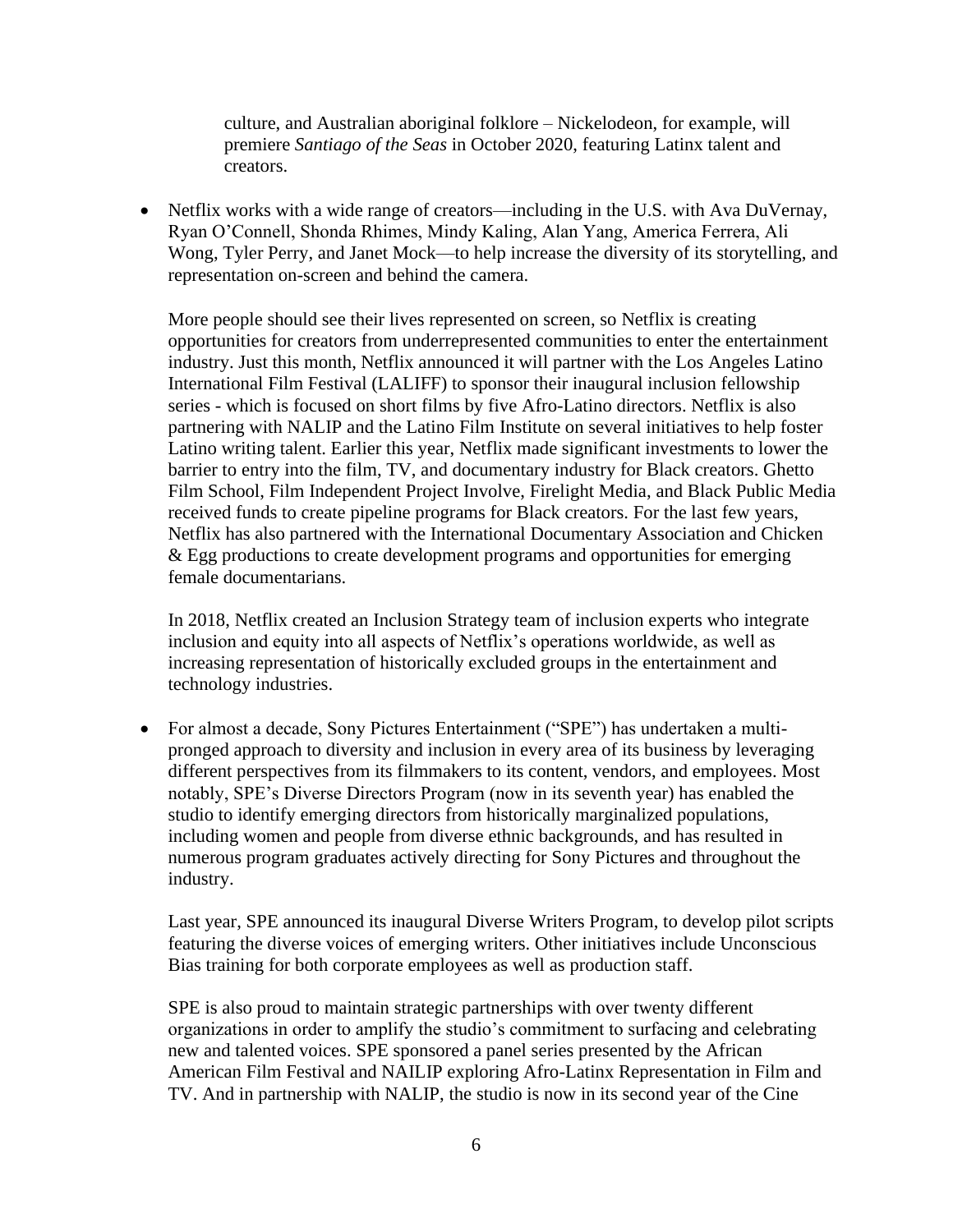Sony Voces Nuevos Short Film Competition designed to uncover and empower emerging Latinx content creators. The top three films from last year's competition aired on Sony Pictures Television's CineSony channel as a special programming event.

- WarnerMedia recently announced an industry-leading diversity and inclusion policy pledging to use its "best efforts to ensure that diverse actors and crew members are considered for film, television and other projects, and to work with directors and producers who also seek to promote greater diversity and inclusion in our industry." And last year WarnerMedia announced the hiring of a Chief Enterprise Inclusion Officer – a newly created senior position.
- NBCUniversal has launched a broad range of diverse talent pipeline programs to identify and engage creative talent from a wide array of backgrounds. Universal Filmed Entertainment Group's Global Talent Development & Inclusion Team, for example, develops up and coming talent through programs such as the Universal Writers Program, Universal Animation Writers Program, Universal Directors Initiative, and Universal Composers Initiative. Separately, NBCUniversal's Female Forward initiative gives female directors an entry into scripted television by giving participants the opportunity to shadow current directors of an NBC series, culminating with an in-season commitment to direct at least one episode of the show being shadowed. Program alumni Kim Nguyen and SJ Main Muñoz directed episodes of *Brooklyn Nine-Nine* and *Chicago Med*, respectively, that aired last season.

NBCUniversal is also proud to have launched the Alternative Directors Program, the television industry's first pipeline program for directors of unscripted TV shows, to give experienced female and ethnically diverse directors the opportunity to expand their repertoire, with the ultimate goal of hiring them as show directors on an NBC or Universal Television program. Program alumni of NBCUniversal's various pipeline and talent infusion programs are celebrated producers, writers, directors and actors in the entertainment industry who have gone on to win Emmys, Golden Globes and SAG Awards, and include Diverse Staff Writer's Initiative alums Donald Glover, Mindy Kaling, and Alan Yang.

• Finally, The Walt Disney Company ("TWDC") has many programs and policies to address these issues, including the U.S. Hispanic Initiative, a companywide effort focused on growing relevancy to and engagement with U.S. Hispanics; longstanding Creative Talent Development programs to diversify the creative pipeline that have helped launch the careers of many industry professionals, including writer/producer Peter Murrieta and director Zetna Fuentes; and the new Launchpad program providing opportunities for underrepresented directors to create content for their Disney+ streaming service.

TWDC has also proudly worked with NALIP and Ghetto Film School for several years supporting their talent pipeline programs. Walt Disney Television launched a Production Assistant program last summer, which places up to 50 participants from local city colleges and organizations across their shows. In addition, The Walt Disney Studios is